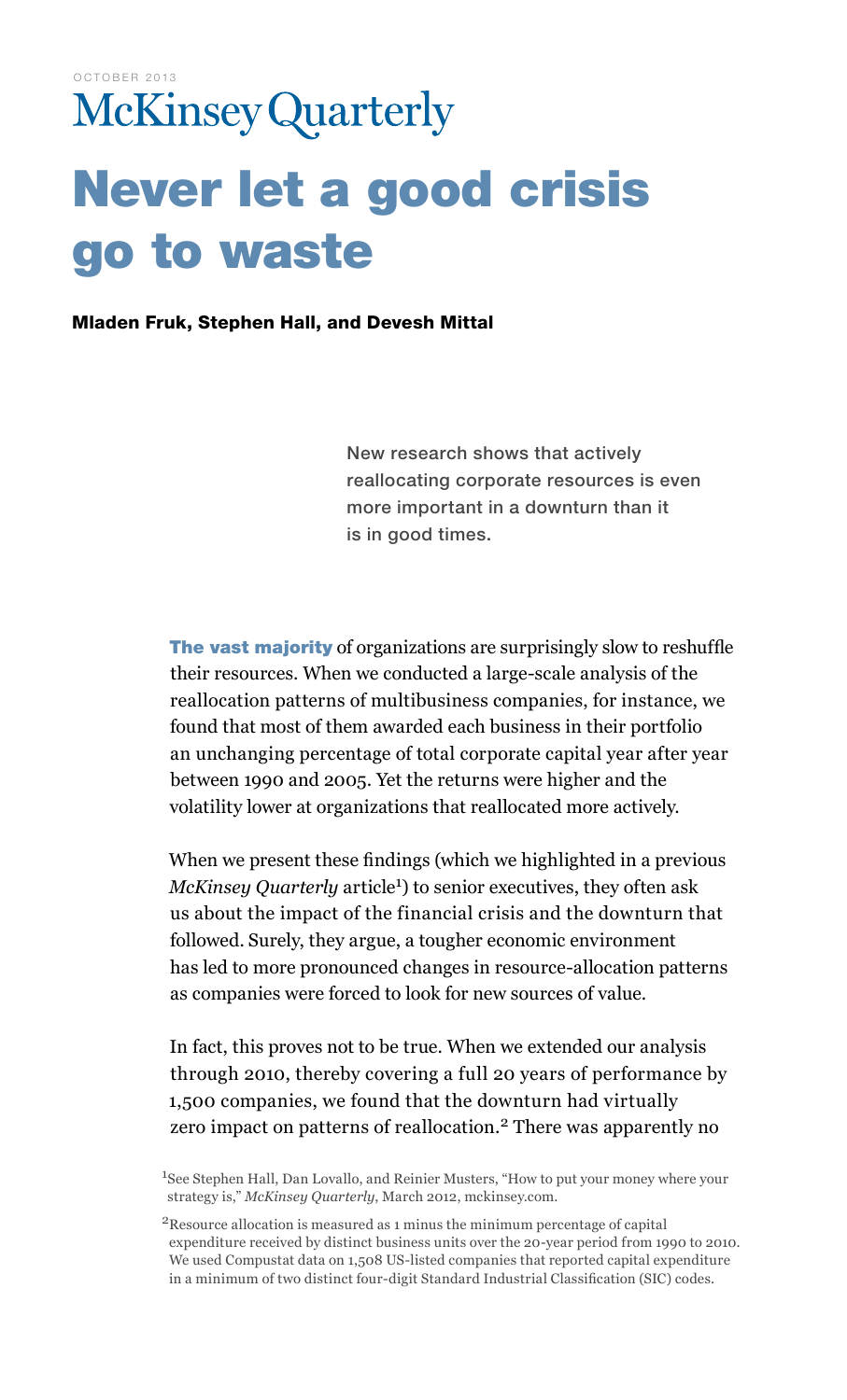greater aggregate corporate appetite for it in the tough recent years than there had been in the previous 15.

Yet the executives' instincts are right: dynamic resource allocation became more critical than ever during the downturn. Compare the performance of companies in the top third of our pool (high reallocators) with the performance of those in the bottom third (low reallocators). As Exhibit 1 shows, the gap between the total returns to shareholders (TRS) of the high reallocators, on the one hand, and of the low reallocators, which evolved their allocations only modestly over the 20 years, on the other, increased from 2.4 percentage points to 3.9 percentage points as a result of the extra five years. That may not sound like such a big gap, but 3.9 percentage points of annual incremental returns to shareholders implies that an investor's stake in our sample's typical high reallocator was worth more than twice as much as a stake in an average low reallocator by the end of the 20-year period (assuming all dividends were reinvested).

When we looked at companies sector by sector, the same broad pattern emerged: whether in basic materials, energy and utilities, information technology, or consumer products and retailing, the median TRS was consistently greater for the high reallocators than for the low ones.

A similar story is apparent in the corporate-survival statistics. Over the new, longer period of our study, the survival gap between

#### Exhibit 1

## Companies that actively reallocated their resources continued to perform better through the 2007–10 economic downturn.



Median TRS CAGR for US companies, by degree of reallocation, <sup>1</sup> %

 $1 + TRS =$  total returns to shareholders;  $CAGR =$  compound annual growth rate. Degree of reallocation measures share of capital expenditure shifted between business units over given period; low reallocators = bottom third by reallocation activity, medium = middle third, and high = top third.

Source: Standard & Poor's Compustat; McKinsey analysis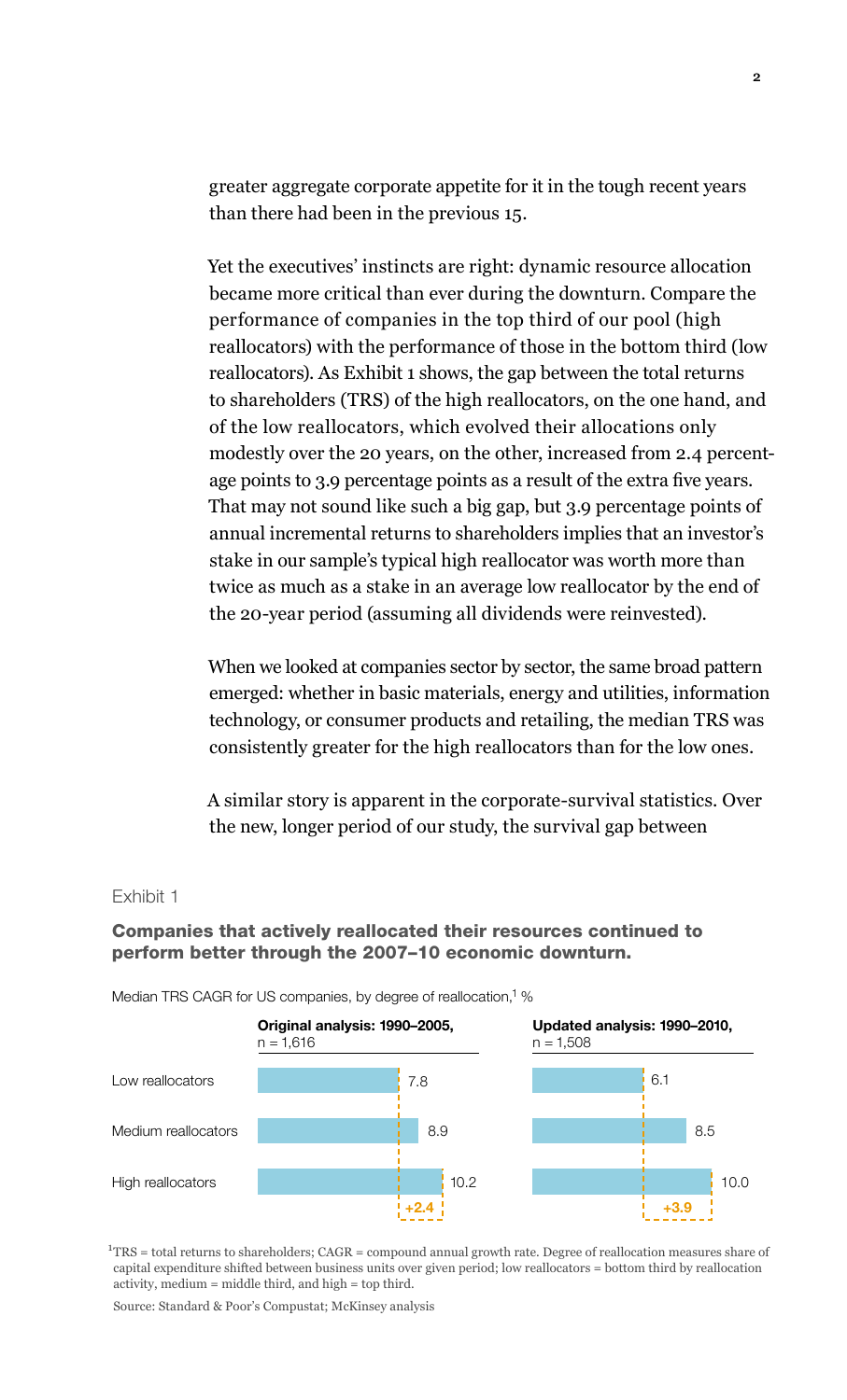high and low reallocators increased to 22 percent, up from 13 percent in the original period.

In addition, since our data now cover both of the major global economic downturns of the past 20 years (for our purposes, 1999 to 2002 and 2007 to 2010), we can divide companies into those slow to respond by reallocating resources in the two crises, those that actively reallocated in only one, and those that did so in both. The results speak for themselves (Exhibit 2). On average, a company that was a high reallocator during both downturns had a TRS 3 percent greater than a company that was a high reallocator in only one and 4.5 percent greater than a company that wasn't in either.

Realizing the benefits of resource reallocation during a downturn often requires shifting capital and other resources from one existing business to another: when times are tough, there is generally less new capital around, either in the form of growth in retained earnings or of new debt and equity capital. From 2007 to 2010, for example, the volume of new capital available to corporatemanagement teams in our sample declined by over 15 percent.

In these circumstances, it is more incumbent than ever on companies to make difficult trade-offs between the funding of promising growth opportunities (which require nurturing with more capital) and of mature or underperforming ones (which may need pruning). We found that high reallocators in our sample tended to reallocate  $\alpha$  existing and new resources equally; low reallocators, by contrast, had a much harder time taking resources away from existing lines of Exhibit 2 of 3

#### Exhibit 2

Companies that reallocated their resources during tough times enjoyed significantly higher returns.

Average TRS for US companies, 1990-2010,<sup>1</sup> %



 ${}^{1}$ TRS = total returns to shareholders; low reallocators = bottom third by reallocation activity, medium = middle third, and high = top third.

2Downturn periods defined as 1999–2002 and 2007–10.